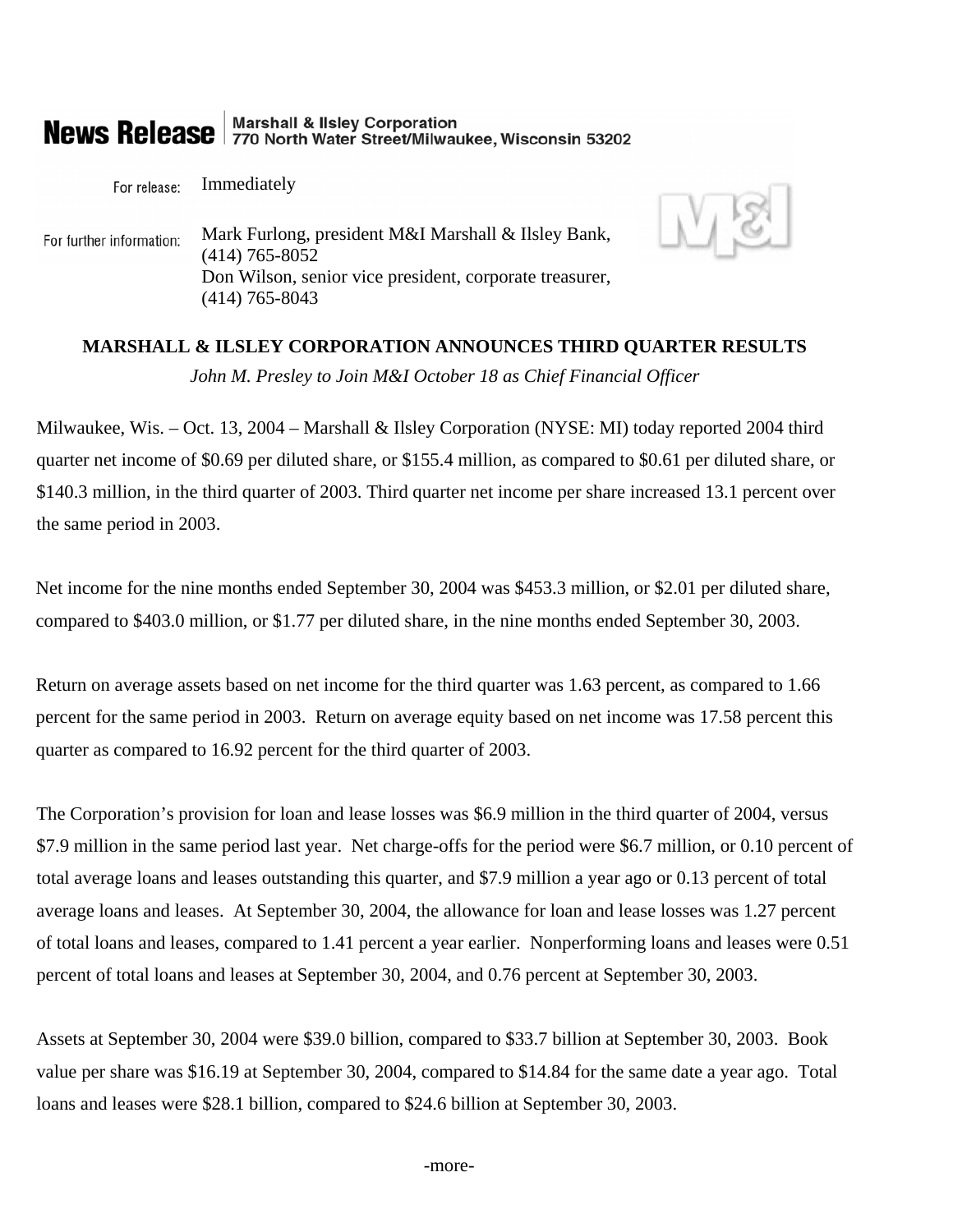## **John M. Presley to Join M&I October 18 as Chief Financial Officer**

The Corporation has also announced John M. Presley will join Marshall & Ilsley Corporation as Senior Vice President and Chief Financial Officer on Monday, October 18. Presley's appointment was announced in August of this year. He succeeds Mark F. Furlong who became President of M&I Marshall & Ilsley Bank on July 1, 2004. Presley previously served as Chief Financial Officer of National Commerce Financial Corporation in Memphis, Tennessee.

Marshall & Ilsley Corporation (NYSE: MI) is a diversified financial services corporation headquartered in Milwaukee, Wis., with \$39.0 billion in assets. Founded in 1847, M&I Marshall & Ilsley Bank has the largest banking presence in Wisconsin with 197 offices throughout the state. In addition, M&I has 32 locations throughout Arizona; 11 offices in metropolitan Minneapolis/St. Paul, Minn.; and, locations in Duluth, Minn.; Las Vegas, Nev.; and, Naples and Bonita Springs, Fla. M&I's Southwest Bank affiliate has six offices in the St. Louis area and one office in Belleville, Ill. Metavante Corporation, Marshall & Ilsley Corporation's wholly owned technology subsidiary, provides virtually all of the technology an organization needs to offer financial services. M&I also provides trust and investment management, equipment leasing, mortgage banking, asset-based lending, financial planning, investments, and insurance services from offices throughout the country and on the Internet (www.mibank.com or www.micorp.com). M&I's customer-based approach, internal growth, and strategic acquisitions have made M&I a nationally recognized leader in the financial services industry.

### ###

This press release contains forward-looking statements concerning M&I's future operations and financial results. Such statements are subject to important factors that could cause M&I's actual results to differ materially from those anticipated by the forward-looking statements. These factors include (i) the factors identified in M&I's Annual Report on Form 10-K for the year ended December 31, 2003 under the heading "Forward-Looking Statements" which factors are incorporated herein by reference, and (ii) such other factors as may be described from time to time in M&I's SEC filings.

## Note:

Marshall & Ilsley Corporation will hold a conference call at 11:00 a.m. central daylight time Wednesday, October 13, regarding third quarter earnings. For those interested in listening, please call 1-800-243-6403 and ask for M&I's quarterly earnings release conference call. If you are unable to join us at this time, a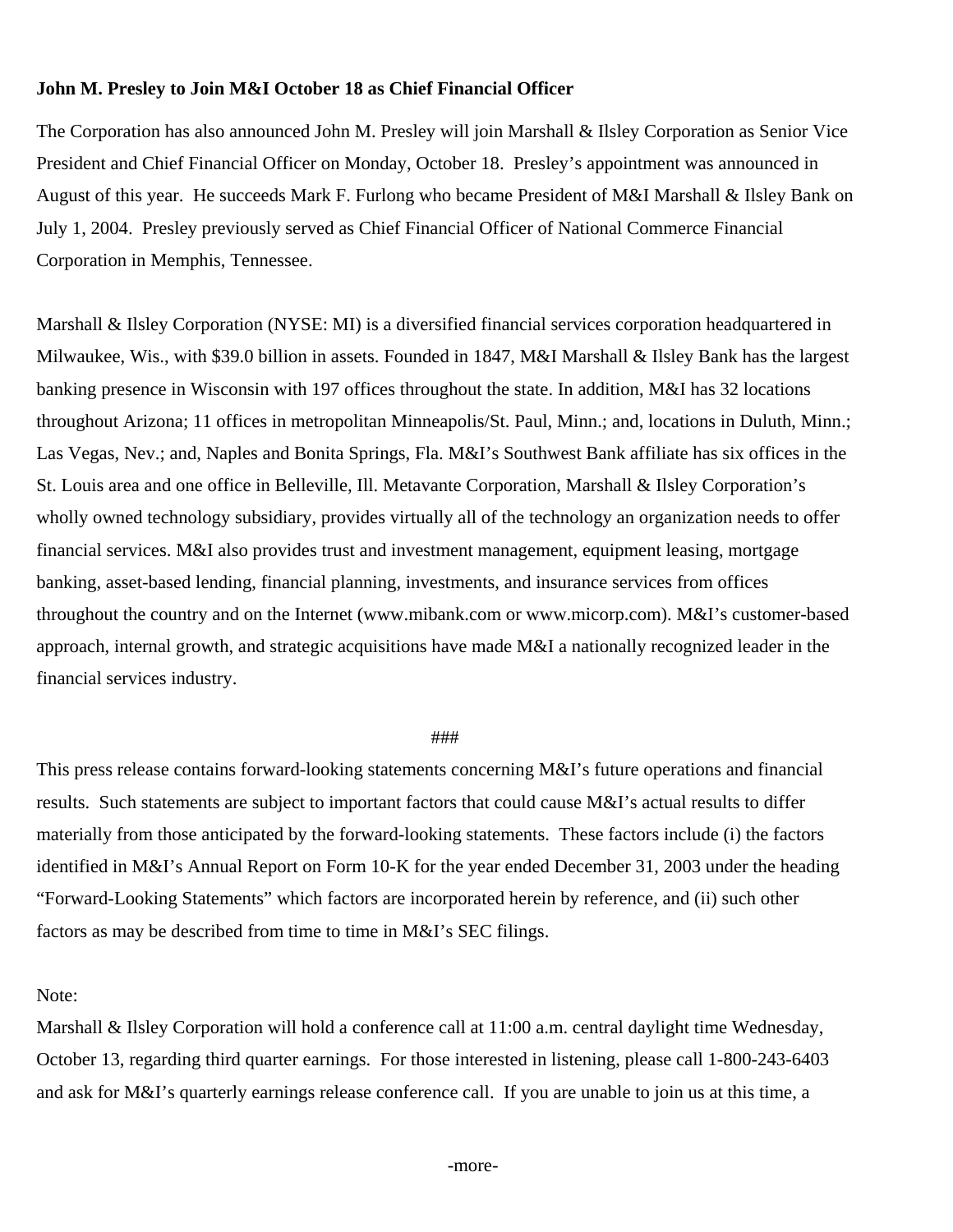replay of the call will run through October 20, 5:00 p.m. central daylight time by calling 1-800-839-6713 and entering passcode 666 28 25 to listen.

Supplemental financial information referenced in the conference call can be found at www.micorp.com, Investor Relations, after 8:00 a.m. on October 13.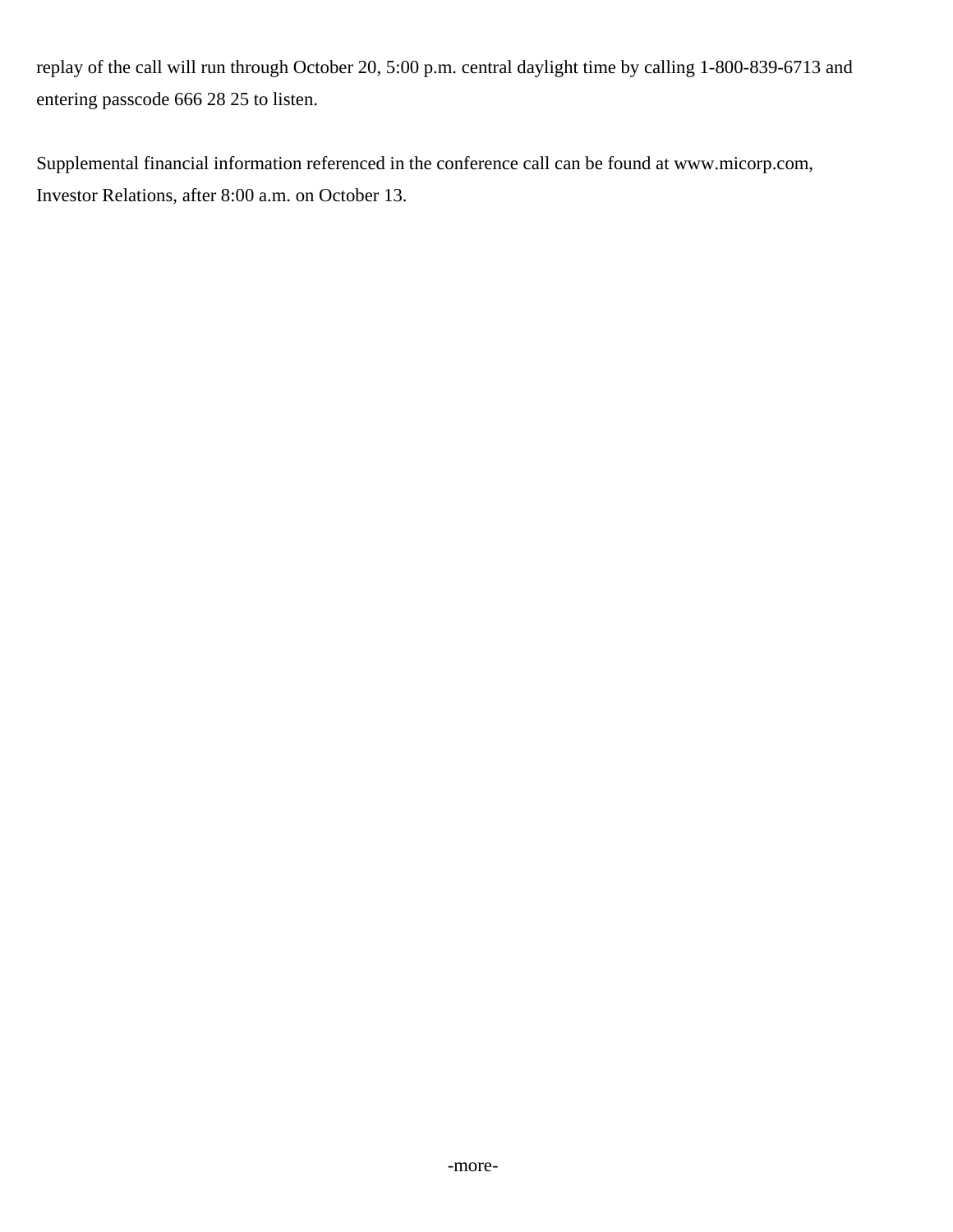#### **M&I Corporation**

Financial Information

| 0<br>mandi |  |
|------------|--|
|            |  |

|                                                                                | <b>Three Months Ended</b> |                       |                          |                                                   |                       |                          |
|--------------------------------------------------------------------------------|---------------------------|-----------------------|--------------------------|---------------------------------------------------|-----------------------|--------------------------|
|                                                                                | September 30,<br>2004     | September 30,<br>2003 | Percent<br><b>Change</b> | <b>Nine Months Ended</b><br>September 30,<br>2004 | September 30,<br>2003 | Percent<br><b>Change</b> |
| <b>PER SHARE DATA</b>                                                          |                           |                       |                          |                                                   |                       |                          |
| Diluted:                                                                       |                           |                       |                          | \$2.01                                            |                       |                          |
| Net Income<br>Income as Adjusted (a)                                           | \$0.69<br>0.69            | \$0.61<br>0.61        | 13.1 %<br>13.1           | 2.01                                              | \$1.77<br>1.77        | 13.6 %<br>13.6           |
| <b>Basic:</b>                                                                  |                           |                       |                          |                                                   |                       |                          |
| Net Income                                                                     | 0.70                      | 0.62                  | 12.9                     | 2.04                                              | 1.78                  | 14.6                     |
| Income as Adjusted (a)                                                         | 0.70                      | 0.62                  | 12.9                     | 2.04                                              | 1.79                  | 14.0                     |
| <b>Dividend Declared</b>                                                       | 0.210                     | 0.180                 | 16.7                     | 0.600                                             | 0.520                 | 15.4                     |
| <b>Book Value</b>                                                              | 16.19                     | 14.84                 | 9.1                      | 16.19                                             | 14.84                 | 9.1                      |
| Shares Outstanding (millions):                                                 |                           | 228.9                 |                          |                                                   |                       |                          |
| Average - Diluted<br>End of Period                                             | 226.2<br>223.1            | 226.1                 | $-1.2$<br>$-1.3$         | 225.9<br>223.1                                    | 228.3<br>226.1        | $-1.1$<br>$-1.3$         |
|                                                                                |                           |                       |                          |                                                   |                       |                          |
| <b>INCOME STATEMENT (\$millions)</b>                                           |                           |                       |                          |                                                   |                       |                          |
| <b>Net Interest Income (FTE)</b><br><b>Provision for Loan and Lease Losses</b> | \$289.3<br>6.9            | \$266.6<br>7.9        | 8.5 %<br>$-12.7$         | \$867.8<br>25.1                                   | \$810.9<br>53.2       | 7.0 %<br>$-52.8$         |
| Data Processing Services                                                       | 239.0                     | 166.3                 | 43.7                     | 622.4                                             | 481.4                 | 29.3                     |
| Item Processing                                                                | 10.3                      | 11.2                  | $-8.0$                   | 32.6                                              | 31.0                  | 5.2                      |
| <b>Trust Services</b>                                                          | 37.5                      | 32.0                  | 17.2                     | 111.7                                             | 93.3                  | 19.7                     |
| Service Charge on Deposits                                                     | 25.0                      | 25.4                  | $-1.6$                   | 75.6                                              | 76.8                  | $-1.6$                   |
| Mortgage Banking<br>Net Investment Securities Gains (Losses)                   | 8.9<br>0.5                | 24.2<br>16.7          | $-63.2$<br>n.m.          | 27.5                                              | 63.5<br>15.7          | $-56.7$<br>n.m.          |
| All Other                                                                      | 46.7                      | 49.2                  | $-5.1$                   | 141.5                                             | 148.5                 | $-4.7$                   |
| <b>Total Non-Interest Revenues</b>                                             | 367.9                     | 325.0                 | 13.2                     | 1,011.3                                           | 910.2                 | 11.1                     |
| Salaries and Employee Benefits                                                 | 231.5                     | 199.4                 | 16.1                     | 647.3                                             | 587.4                 | 10.2                     |
| Occupancy and Equipment                                                        | 50.8                      | 40.3                  | 26.1                     | 142.6                                             | 133.0                 | 7.2                      |
| <b>Intangible Amortization</b>                                                 | 8.3                       | 3.4                   | 144.1                    | 19.2                                              | 17.8                  | 7.9                      |
| Other                                                                          | 117.5                     | 166.9                 | $-29.6$                  | 336.0                                             | 340.5                 | $-1.3$                   |
| <b>Total Non-Interest Expenses</b>                                             | 408.1                     | 410.0                 | $-0.5$                   | 1,145.1                                           | 1,078.7               | 6.2                      |
| Tax Equivalent Adjustment                                                      | 8.2                       | 7.9                   | 3.8                      | 24.0                                              | 23.8                  | 0.8                      |
| Pre-Tax Earnings                                                               | 234.0                     | 165.8                 | 41.1                     | 684.9                                             | 565.4                 | 21.1                     |
| <b>Income Taxes</b>                                                            | 78.6                      | 25.5                  | 208.2                    | 231.6                                             | 160.9                 | 43.9                     |
| Income as Adjusted (a)                                                         | 155.4                     | 140.3                 | 10.8                     | \$453.3                                           | \$404.5               | 12.1                     |
| Adjustments (a)                                                                | $0.0\,$                   | 0.0                   | n.m.                     | 0.0                                               | (1.5)                 | n.m.                     |
| Net Income                                                                     | \$155.4                   | \$140.3               | 10.8 %                   | \$453.3                                           | \$403.0               | 12.5 %                   |
| <b>KEY RATIOS</b>                                                              |                           |                       |                          |                                                   |                       |                          |
| Net Interest Margin(FTE) / Avg. Earning Assets                                 | 3.42 %                    | 3.53 %                |                          | 3.57 %                                            | 3.65 %                |                          |
| Interest Spread (FTE)                                                          | 3.11                      | 3.21                  |                          | 3.27                                              | 3.33                  |                          |
| <b>Efficiency Ratio</b>                                                        | 62.2                      | 69.4                  |                          | 61.0                                              | 62.7                  |                          |
| Efficiency Ratio without Metavante                                             | 49.0                      | 60.6                  |                          | 49.0                                              | 52.5                  |                          |
| Return on Assets                                                               | 1.63                      | 1.66                  |                          | 1.67                                              | 1.63                  |                          |
| Return on Equity                                                               | 17.58                     | 16.92                 |                          | 17.64                                             | 16.85                 |                          |
| Return on Assets - Income as Adjusted (a)                                      | 1.63<br>17.58             | 1.66<br>16.92         |                          | 1.67                                              | 1.63                  |                          |
| Return on Equity - Income as Adjusted (a)                                      |                           |                       |                          | 17.64                                             | 16.91                 |                          |
| Equity / Assets (End of Period)                                                | 9.21                      | 9.89                  |                          | 9.21                                              | 9.89                  |                          |

Notes: (a) See reconciliation of Income as Adjusted to Net Income.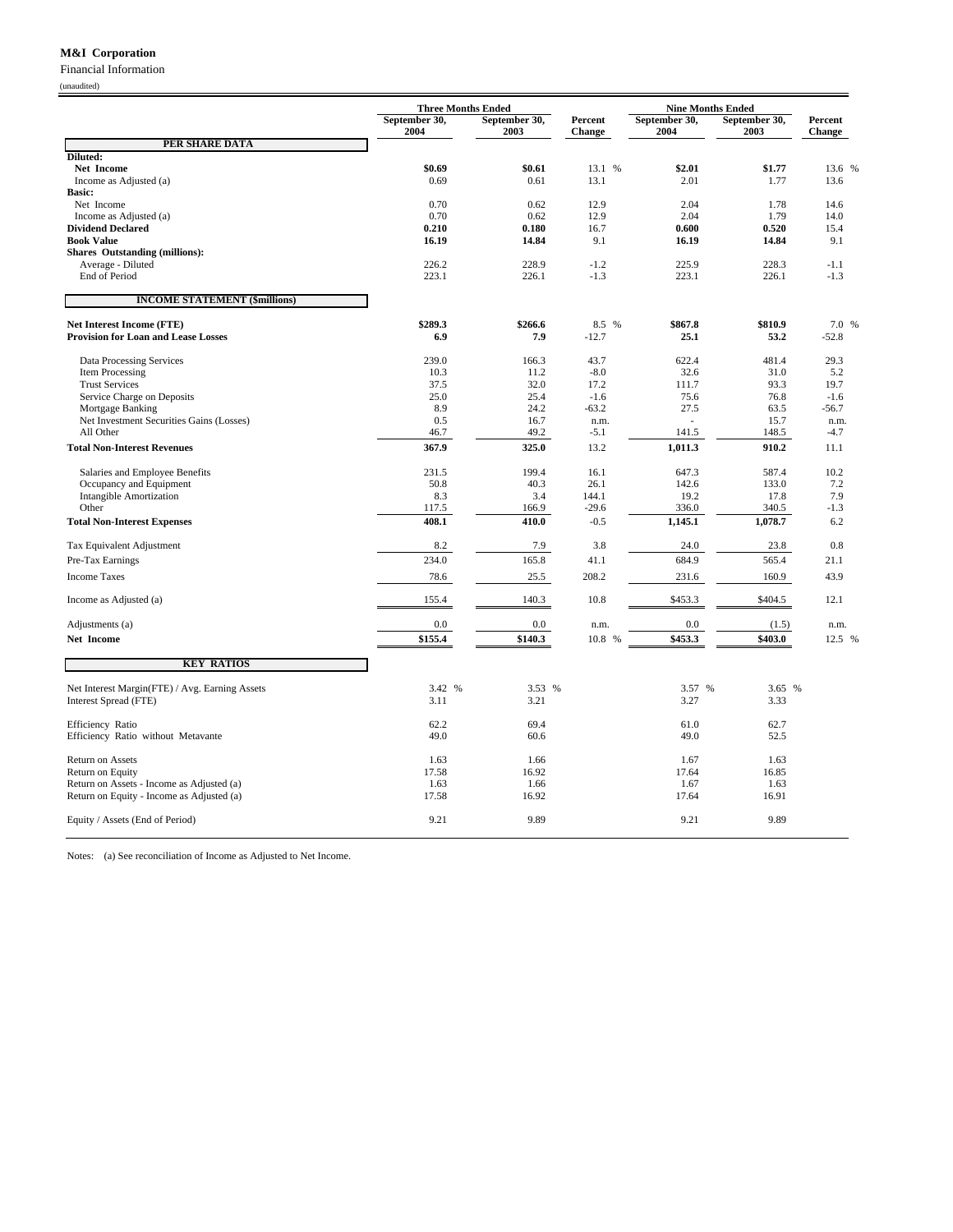#### **M&I Corporation**

Financial Information

| (unaudited) |  |
|-------------|--|
|-------------|--|

|                                                            | As of         |               |         |  |  |
|------------------------------------------------------------|---------------|---------------|---------|--|--|
|                                                            | September 30, | September 30, | Percent |  |  |
| <b>ASSETS (\$millions)</b>                                 | 2004          | 2003          | Change  |  |  |
| Cash & Due From Banks                                      | \$887         | \$866         | 2.4 %   |  |  |
| <b>Trading Securities</b>                                  | 36            | 40            | $-10.0$ |  |  |
| Short - Term Investments                                   | 162           | 213           | $-23.9$ |  |  |
| <b>Investment Securities</b>                               | 6.079         | 5,497         | 10.6    |  |  |
| Loans and Leases:                                          |               |               |         |  |  |
| Commercial Loans & Leases                                  | 8,326         | 7,279         | 14.4    |  |  |
| Commercial Real Estate                                     | 9,127         | 8,074         | 13.0    |  |  |
| Residential Real Estate                                    | 3,995         | 2,921         | 36.8    |  |  |
| Home Equity Loans & Lines                                  | 5,033         | 4,187         | 20.2    |  |  |
| Personal Loans and Leases                                  | 1.664         | 2.174         | $-23.5$ |  |  |
| Total Loans and Leases                                     | 28,145        | 24,635        | 14.2    |  |  |
| Reserve for Loan & Leases Losses                           | (358)         | (348)         | 2.9     |  |  |
| Premises and Equipment, net                                | 461           | 435           | 6.0     |  |  |
| Goodwill and Intangibles                                   | 2.042         | 1,082         | 88.7    |  |  |
| Other Assets                                               | 1,526         | 1.329         | 14.8    |  |  |
| <b>Total Assets</b>                                        | \$38,980      | \$33,749      | 15.5 %  |  |  |
| <b>LIABILITIES &amp; SHAREHOLDERS' EQUITY (\$millions)</b> |               |               |         |  |  |
| Deposits:                                                  |               |               |         |  |  |
| Noninterest Bearing                                        | \$4,753       | \$4,682       | 1.5 %   |  |  |
| <b>Bank Issued Interest Bearing Activity</b>               | 9,835         | 9,912         | $-0.8$  |  |  |
| <b>Bank Issued Time</b>                                    | 3,529         | 3,307         | 6.7     |  |  |
| <b>Total Bank Issued Deposits</b>                          | 18,117        | 17,901        | 1.2     |  |  |
| <b>Wholesale Deposits</b>                                  | 6,769         | 4,408         | 53.6    |  |  |
| <b>Total Deposits</b>                                      | 24,886        | 22,309        | 11.6    |  |  |
| Short - Term Borrowings                                    | 4,622         | 4,366         | 5.9     |  |  |
| Long - Term Borrowings                                     | 4,486         | 2,694         | 66.5    |  |  |
| Other Liabilities                                          | 1,398         | 1,043         | 34.0    |  |  |
| Shareholders' Equity                                       | 3,588         | 3,337         | 7.5     |  |  |
| Total Liabilities & Shareholders' Equity                   | \$38,980      | \$33,749      | 15.5 %  |  |  |

|                                                                | <b>Three Months Ended</b> |                       |                   | <b>Nine Months Ended</b> |                       |                   |  |
|----------------------------------------------------------------|---------------------------|-----------------------|-------------------|--------------------------|-----------------------|-------------------|--|
|                                                                | September 30,<br>2004     | September 30,<br>2003 | Percent<br>Change | September 30,<br>2004    | September 30,<br>2003 | Percent<br>Change |  |
| <b>AVERAGE ASSETS (\$millions)</b>                             |                           |                       |                   |                          |                       |                   |  |
| Cash & Due From Banks                                          | \$853                     | \$742                 | 15.0 %            | \$809                    | \$751                 | 7.7 %             |  |
| <b>Trading Securities</b>                                      | 23                        | 27                    | $-14.8$           | 23                       | 23                    | 0.0               |  |
| Short - Term Investments                                       | 166                       | 260                   | $-36.2$           | 181                      | 267                   | $-32.2$           |  |
| <b>Investment Securities</b>                                   | 5,935                     | 5,157                 | 15.1              | 5,819                    | 5,152                 | 12.9              |  |
| Loans and Leases:                                              |                           |                       |                   |                          |                       |                   |  |
| Commercial Loans & Leases                                      | 8,191                     | 7,304                 | 12.1              | 7,864                    | 7,320                 | 7.4               |  |
| Commercial Real Estate                                         | 8,926                     | 8,000                 | 11.6              | 8,611                    | 7,817                 | 10.2              |  |
| Residential Real Estate                                        | 3,794                     | 2,961                 | 28.1              | 3,509                    | 2,885                 | 21.6              |  |
| Home Equity Loans and Lines                                    | 4,894                     | 4,100                 | 19.4              | 4,674                    | 4,074                 | 14.7              |  |
| Personal Loans and Leases                                      | 1,695                     | 2,231                 | $-24.0$           | 1,824                    | 2,205                 | $-17.3$           |  |
| <b>Total Loans and Leases</b>                                  | 27,500                    | 24,596                | 11.8              | 26,482                   | 24,301                | 9.0               |  |
| Reserve for Loan & Leases Losses                               | (362)                     | (352)                 | 2.8               | (359)                    | (347)                 | 3.5               |  |
| Premises and Equipment, net                                    | 458                       | 438                   | 4.6               | 444                      | 441                   | 0.7               |  |
| Goodwill and Intangibles                                       | 1.821                     | 1,083                 | 68.1              | 1,367                    | 1,087                 | 25.8              |  |
| Other Assets                                                   | 1,622                     | 1,489                 | 8.9               | 1,584                    | 1,452                 | 9.1               |  |
| <b>Total Assets</b>                                            | \$38,016                  | \$33,440              | 13.7 %            | \$36,350                 | \$33,127              | 9.7 %             |  |
| Memo:                                                          |                           |                       |                   |                          |                       |                   |  |
| <b>Average Earning Assets</b>                                  | \$33,624                  | \$30,040              |                   | \$32,505                 | \$29,743              |                   |  |
| Average Earning Assets Excluding Investment Securities         |                           |                       |                   |                          |                       |                   |  |
| <b>Unrealized Gains/Losses</b>                                 | \$33,616                  | \$29,991              |                   | \$32,467                 | \$29,672              |                   |  |
| <b>AVG LIABILITIES &amp; SHAREHOLDERS' EQUITY (\$millions)</b> |                           |                       |                   |                          |                       |                   |  |
| Deposits:                                                      |                           |                       |                   |                          |                       |                   |  |
| Noninterest Bearing                                            | \$4,638                   | \$4,349               | 6.6 %             | \$4,490                  | \$4,096               | 9.6 %             |  |
| <b>Bank Issued Interest Bearing Activity</b>                   | 9,913                     | 10.072                | $-1.6$            | 9.967                    | 10,081                | $-1.1$            |  |
| <b>Bank Issued Time</b>                                        | 3,458                     | 3,324                 | 4.0               | 3,314                    | 3,436                 | $-3.6$            |  |
| <b>Total Bank Issued Deposits</b>                              | 18,009                    | 17.745                | 1.5               | 17,771                   | 17,613                | 0.9               |  |
| <b>Wholesale Deposits</b>                                      | 6,625                     | 4,410                 | 50.2              | 5,786                    | 4,205                 | 37.6              |  |
| <b>Total Deposits</b>                                          | 24,634                    | 22,155                | 11.2              | 23,557                   | 21,818                | 8.0               |  |
| Short - Term Borrowings                                        | 2,494                     | 3,102                 | $-19.6$           | 3,058                    | 3,304                 | $-7.4$            |  |
| Long - Term Borrowings                                         | 5,900                     | 3,776                 | 56.3              | 4,952                    | 3,725                 | 32.9              |  |
| Other Liabilities                                              | 1,470                     | 1,117                 | 31.6              | 1,350                    | 1,083                 | 24.7              |  |
| Shareholders' Equity                                           | 3,518                     | 3,290                 | 6.9               | 3,433                    | 3,197                 | 7.4               |  |
| Total Liabilities & Shareholders' Equity                       | \$38,016                  | \$33,440              | 13.7 %            | \$36,350                 | \$33,127              | 9.7 %             |  |
| Memo:                                                          |                           |                       |                   |                          |                       |                   |  |
| Average Interest Bearing Liabilities                           | \$28,390                  | \$24,684              |                   | \$27,077                 | \$24,751              |                   |  |